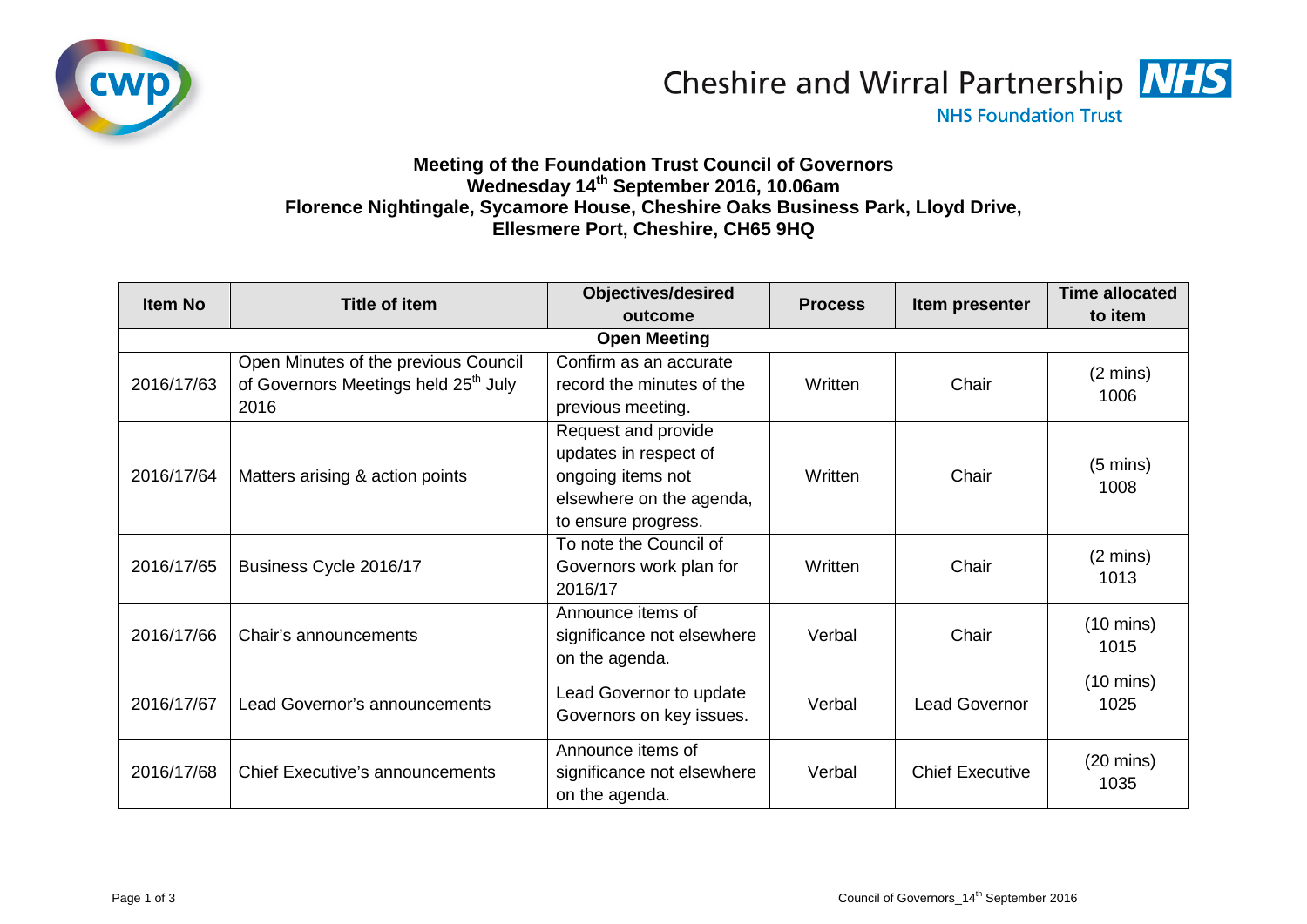

## Cheshire and Wirral Partnership MHS

**NHS Foundation Trust** 

| <b>Item No</b>                  | <b>Title of item</b>                                           | <b>Objectives/desired</b><br>outcome                                                                 | <b>Process</b>           | Item presenter                                                    | <b>Time allocated</b><br>to item |  |  |
|---------------------------------|----------------------------------------------------------------|------------------------------------------------------------------------------------------------------|--------------------------|-------------------------------------------------------------------|----------------------------------|--|--|
| 2016/17/69                      | Governor updates                                               | Governors to update on<br>any key issues, events or<br>training.                                     | Verbal                   | All governors                                                     | $(5 \text{ mins})$<br>(1055)     |  |  |
| 2016/17/70                      | Annual Report and Accounts and<br><b>Auditors Report</b>       | Receive the Trust's Annual<br><b>Report Annual Accounts</b><br>15/ and report of the<br>Auditor      | Written                  | Deputy Director<br>of Finance/<br>Senior Auditor -<br><b>KPMG</b> | $(30 \text{ mins})$<br>1100      |  |  |
| 2016/17/71                      | Proposed amendments to the Trust<br>Constitution               | Provide an update on the<br>proposed amendments to<br>the Trust constitution                         | Written                  | Head of<br><b>Corporate Affairs</b>                               | $(10 \text{ mins})$<br>1130      |  |  |
| 10 minute break - 11.40 - 11.50 |                                                                |                                                                                                      |                          |                                                                   |                                  |  |  |
| 2016/17/72                      | Update on the Trust Governor Election                          | To announce outcome of<br><b>Trust's annual Governor</b><br>election                                 | Written/<br>Presentation | <b>Corporate Affairs</b><br>Manager                               | $(5 \text{ mins})$<br>1150       |  |  |
| 2016/17/73                      | Update on East Cheshire service<br>provision                   | Receive an update on<br><b>East Cheshire service</b><br>provision                                    | Written                  | Service Director<br>- CWP East                                    | $(20 \text{ mins})$<br>1155      |  |  |
| 2016/17/74                      | <b>Central Cheshire Integrated Care</b><br>Partnership (CCICP) | Receive an update on the<br>delivery of physical<br>community services in<br><b>Central Cheshire</b> | Written                  | <b>Chief Executive</b>                                            | 10 mins<br>(1215)                |  |  |
| 2016/17/75                      | Young Advisors update                                          | Receive an update from<br>young advisers                                                             | Written                  | <b>Young Advisors</b>                                             | $(20 \text{ mins})$<br>1225      |  |  |